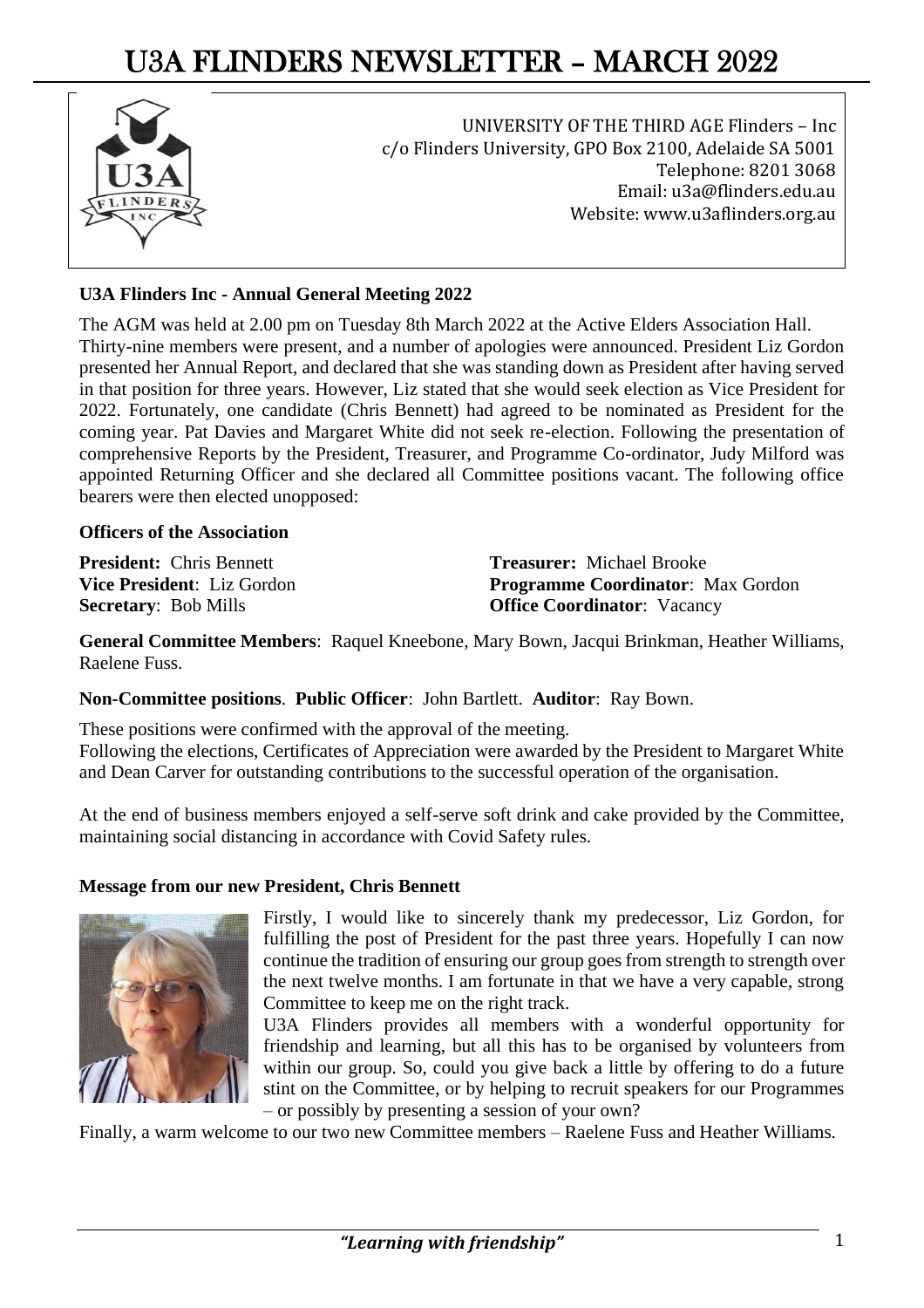# U3A FLINDERS NEWSLETTER – MARCH 2022

### **Dean Carver**

Dean was acknowledged for his outstanding contribution, over many years, as an Office volunteer and for his invaluable assistance with the sound system and other technical issues to ensure a reliable and professional service at the Active Elders Hall.

### **Margaret White**

Margaret was recognised for her outstanding contributions as a Committee Member over many years, as a presenter of Programme Presentations and her unstinting assistance at the Active Elders Hall during Covid-19 restrictions. **Certificates of Appreciation presentation**



 *Dean Carver, Liz Gordon and Margaret White*



# **U3A Committee Members 2022**

*L-R: Mary Bown, Heather Williams, Michael Brooke, Bob Mills, Chris Bennett, Liz Gordon, Max Gordon, Jacqui Brinkman, Raelene Fuss.* (*Absent: Raquel Kneebone)*

# U3A Flinders Book Group 2021 **Judy Milford**

This group meets on the third Friday of each month at 1.30pm at Parkholme Library.

Members volunteer to choose a book for the month and lead the discussion. This provides a wonderful opportunity to experience new authors and genres. Each member sources his/her own copy of the book library, E book, book shop etc).

Our first discussion groups were in chairs socially distanced because of Covid but as the year went on, we were once more accommodated around the big table allowing easier communication. An average of six attended, with interesting discussions, often more so if we did not enjoy the book.

Book choices were as wide as the interests and "discoveries" of the group…fiction (2), historical fiction (1), non-fiction (3), autobiographies (1), and memoirs (3).

New members are always warmly welcomed.

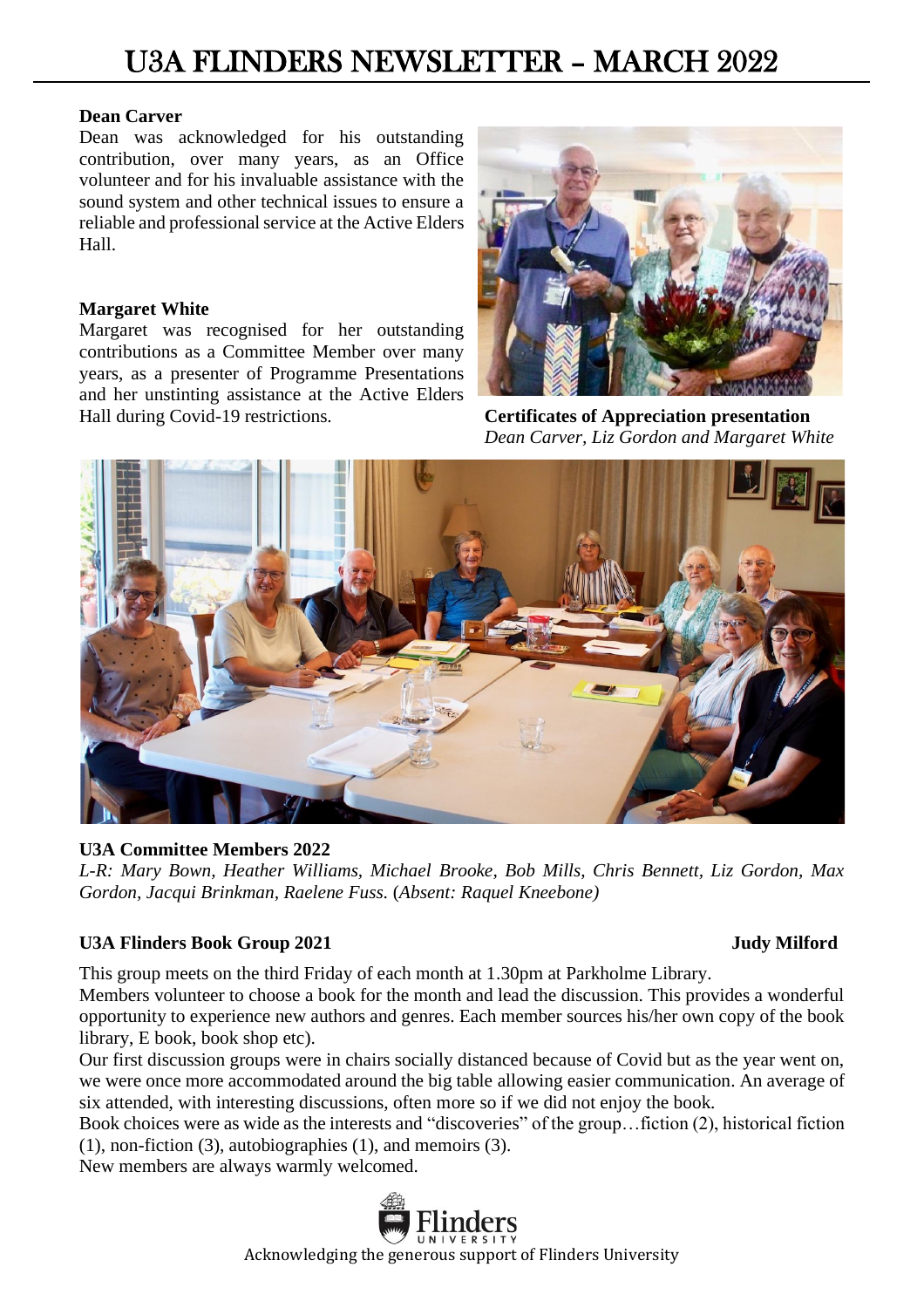# U3A FLINDERS NEWSLETTER – MARCH 2022

# **U3A Flinders Walking Group Judy Milford**

This group of around 20 meet fortnightly at 9.30am, rain or shine… but not if the forecast temperature is 32c or over.

Walks vary between beach, hills and urban areas or following creeks or rivers. They can be shorter historical walks or longer and more challenging treks.

2021 began with walks that had been cancelled in 2020 because of Covid.

We are fortunate that members are constantly suggesting new walks and offering to lead the group. New walks have included the Patawalonga loop; from Hallett Cove on part of the old Willunga railway route; City South East Historic; Aberfoyle Park Woodland Ridge Conservation Park; Great Buildings of Adelaide and Tonsley Precinct followed by a walk along the overhead railway on the shared bike/pedestrian walkway to Flinders Hospital.



*Right: Outside the University of Adelaide Mitchell Building on the recent North Terrace Cultural Boulevard walk*

*Left: Alongside the sculpture of Matthew Flinders and his cat Trim, near the Flinders Railway Station*



The year ended with a Brownhill Creek walk followed by a picnic lunch in the park. Walks are a great way to get to know other members as we chat along the way. The essential coffee, mostly at the end, Covid permitting, provides another social opportunity. New members are always warmly welcomed.

# **Flinders U3A Writer's Group Report 2021** Ted Flaherty **Ted Flaherty**

Like most activities, our group was very much impacted by Covid restrictions during 2021. Some members emailed their writing efforts to other members and some took the time and effort to post back comments and criticisms. In March we were able to meet in the Parkholme Library. We were given an open area where the chairs were set out appropriately spaced. We appreciated the librarian's efforts to accommodate us but many of us are hard of hearing and with mask wearing mandatory it was hard to hear the readings and the responses.

Health issues and medical appointments also impacted on attendances throughout the year. When we eventually were able to sit around the long table it helped that at most sessions, we had one or more absent making for easier communication.

On the positive side, Glenys Brokenshire was able to get her brilliant novel: 'Thicker than Water' published on Amazon with the help of long-time member, Heinz Roth who the members have talked into re-joining for this year.

Lee-Anne Kling also published her exciting sci-fi novel: 'The Lost World of the Wends'. Other writers are working on drafts and editing.